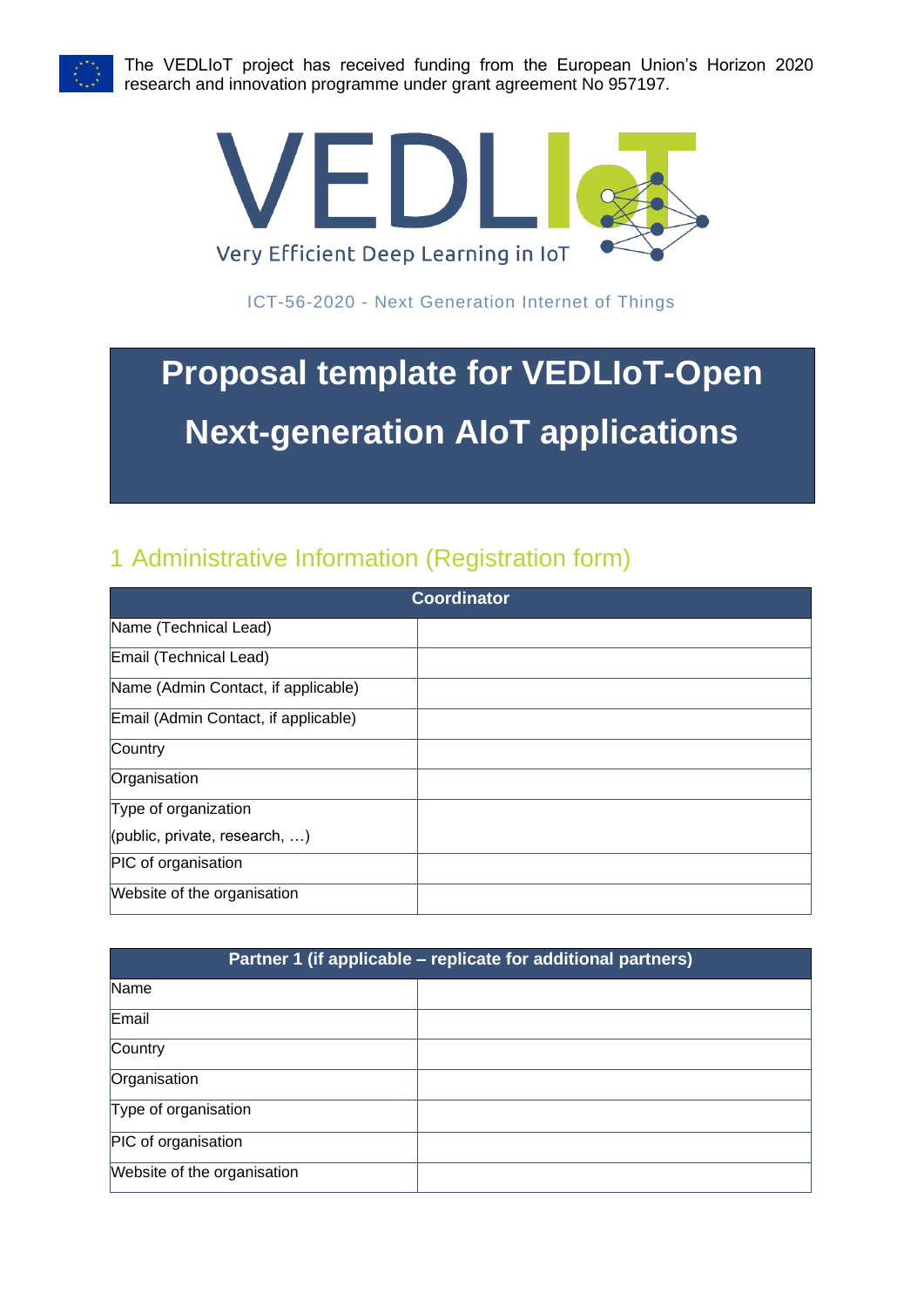

### VEDLIoT Open Call proposal template

| <b>Project description</b>                            |                                    |  |  |  |  |  |
|-------------------------------------------------------|------------------------------------|--|--|--|--|--|
| Title of the project                                  |                                    |  |  |  |  |  |
| Acronym of the project                                |                                    |  |  |  |  |  |
| Consortium                                            | (Coordinator, Partner 1 Partner n) |  |  |  |  |  |
| Intended project start                                |                                    |  |  |  |  |  |
| Project duration (months)                             |                                    |  |  |  |  |  |
| Total budget for the project                          |                                    |  |  |  |  |  |
| (Total costs including overhead)                      |                                    |  |  |  |  |  |
| Abstract                                              |                                    |  |  |  |  |  |
| $(500 - 1500 \text{ chars}, \text{including spaces})$ |                                    |  |  |  |  |  |
|                                                       |                                    |  |  |  |  |  |
|                                                       |                                    |  |  |  |  |  |
|                                                       |                                    |  |  |  |  |  |
|                                                       |                                    |  |  |  |  |  |
|                                                       |                                    |  |  |  |  |  |
|                                                       |                                    |  |  |  |  |  |
|                                                       |                                    |  |  |  |  |  |
|                                                       |                                    |  |  |  |  |  |
|                                                       |                                    |  |  |  |  |  |
|                                                       |                                    |  |  |  |  |  |
|                                                       |                                    |  |  |  |  |  |
|                                                       |                                    |  |  |  |  |  |
| <b>Keywords</b>                                       |                                    |  |  |  |  |  |
|                                                       |                                    |  |  |  |  |  |
|                                                       |                                    |  |  |  |  |  |
|                                                       |                                    |  |  |  |  |  |

| <b>Statistical data</b>                                                |  |  |  |  |  |
|------------------------------------------------------------------------|--|--|--|--|--|
| How did you learn about VEDLIoT-Open                                   |  |  |  |  |  |
| (Social Media, Newsletter, Project website, NGIoT/                     |  |  |  |  |  |
| EUIoT media, Friends, Events, )?                                       |  |  |  |  |  |
| Is this the 1 <sup>st</sup> Open Call you have applied for, what other |  |  |  |  |  |
| open call did you applied for in the past?                             |  |  |  |  |  |
| What is the approx. size of your organization/ company                 |  |  |  |  |  |
| (Number of employees)                                                  |  |  |  |  |  |

*The first administrative info pages are not considered for the 15-pages limit.*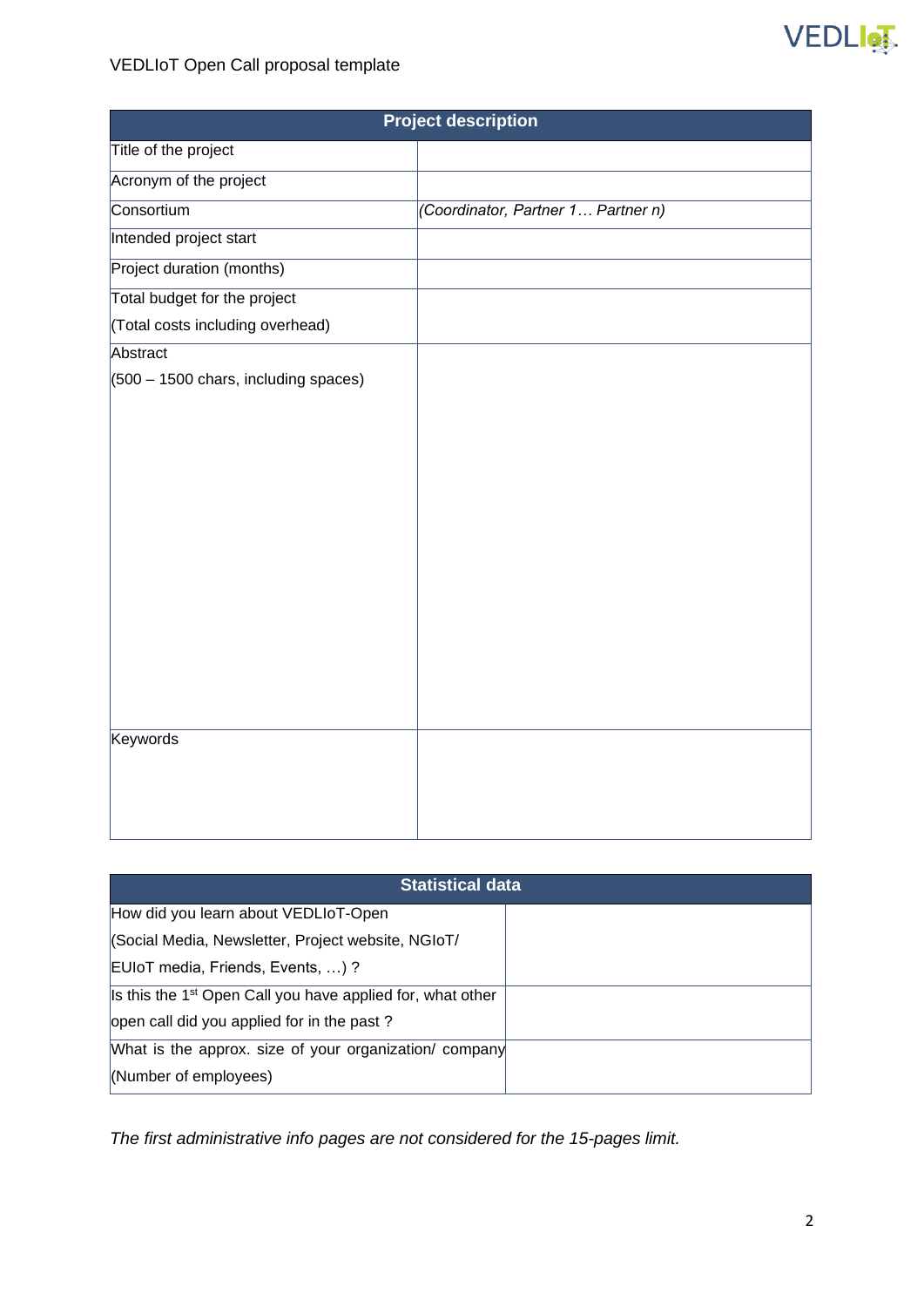

### 2 Idea and Summary

This section should cover (at least, but not limited to) the following points:

- The main idea of the proposed project and how it is related to the VEDLIoT hardware, platform, framework or use cases.
- Innovation and excellence (how the project goes beyond already existing solutions and state of the art)
- The technology underlying the project and how it will work interacting with VEDLIoT.
- Observable and tangible results (i.e. application, GUI, software, hardware, protocol, methodology).
- Impact and sustainability, how the results are used after the project (i.e., products, services, further research, contribution to open-source projects).
- Background of the solution (where it comes from, hardware/software/frameworks it builds atop, etc.).

Where possible, provide block diagrams and illustrative pictures. **Suggested length of this section: up to 6 pages.**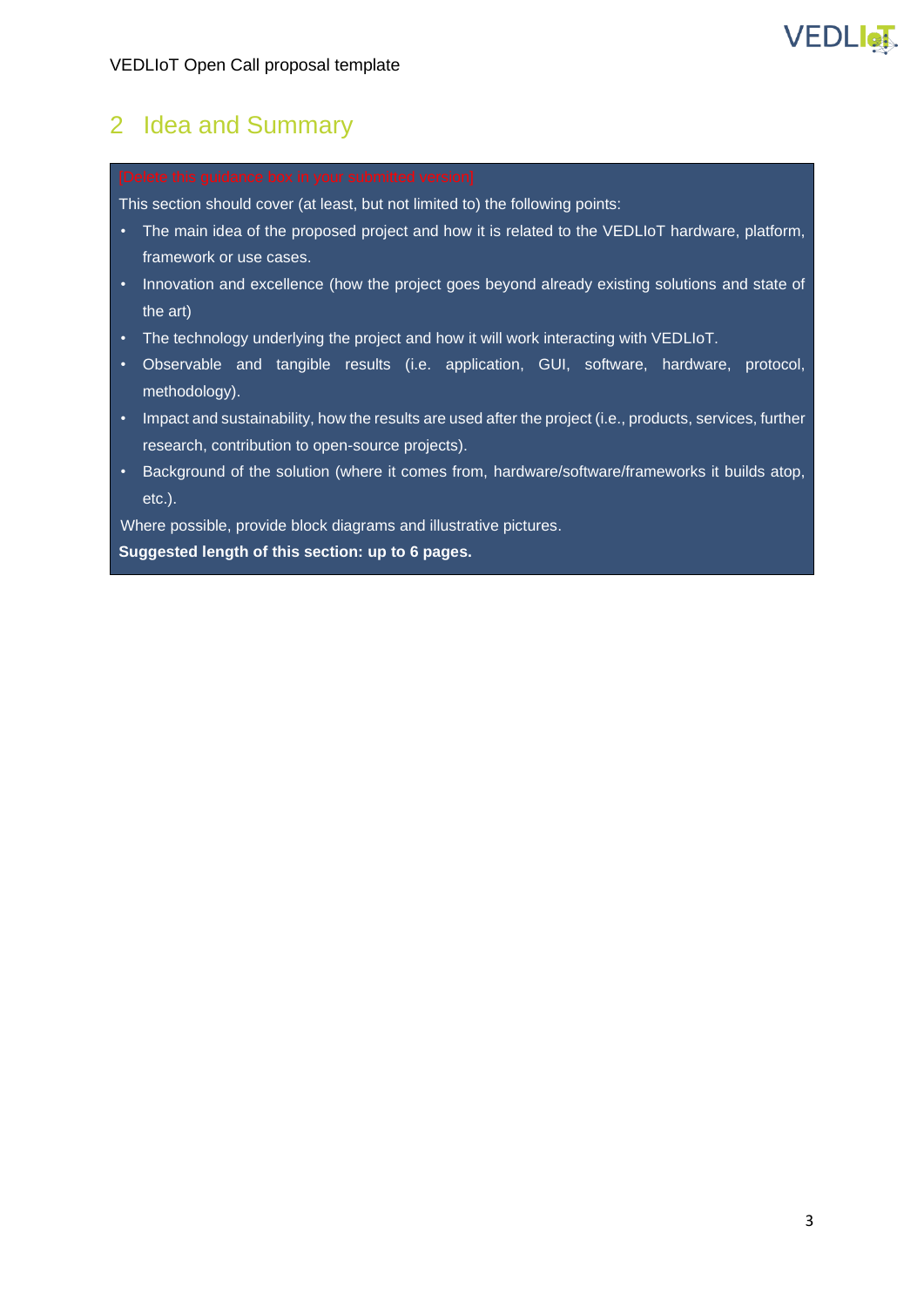

## 3 Relevance to VEDLIoT

This section should cover (at least, but not limited to) the following points:

- Describe which VEDLIoT technologies (e.g., hardware, accelerators, toolchains) are planned to be used and integrated by the proposed project.
- Describe if and how the application will extend or enhance the VEDLIoT toolchain and cognitive IoT hardware platform
- Describe if and how the solution will contribute to a larger set of relevant use cases.

**Suggested length of this section: up to 2 pages.**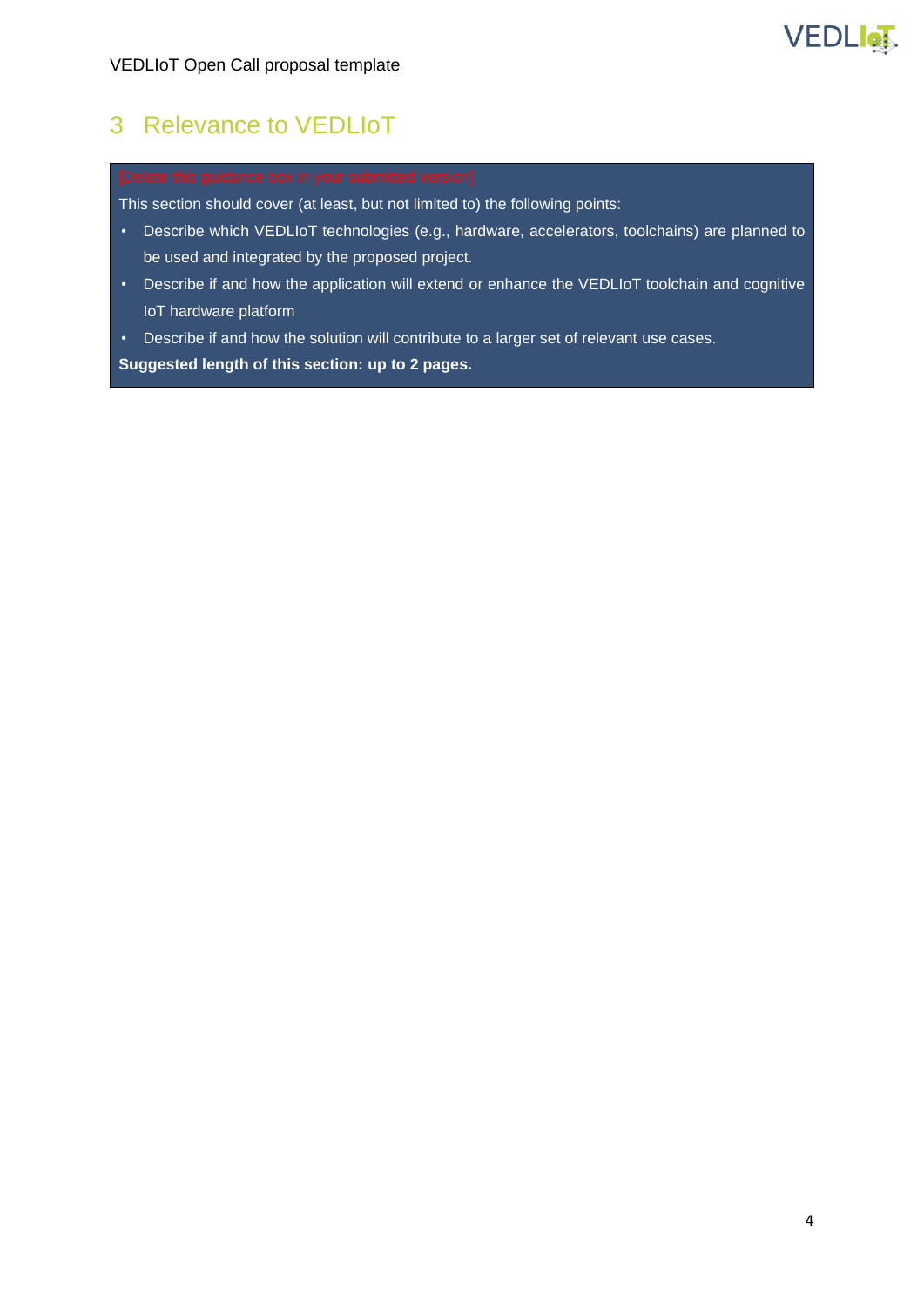# **VEDLIOT**

### 4 Impact and sustainability

This section should cover (at least, but not limited to) the following points:

- Which is the expected short-term impact of the proposed project (i.e. during runtime of the VEDLIoT project)?
- What is the planned exploitation of the proposed project during and after the project runtime (i.e., products, services, further research, contribution to open-source projects).
- Which are the mid- and long-term indicators that could be monitored to measure the impact of your proposed project? Attempt to quantify such estimated impact.
- Which dissemination activities do you foresee (e.g. scientific publications, conferences or exhibitions)?

**Suggested length of this section: up to 2 pages.**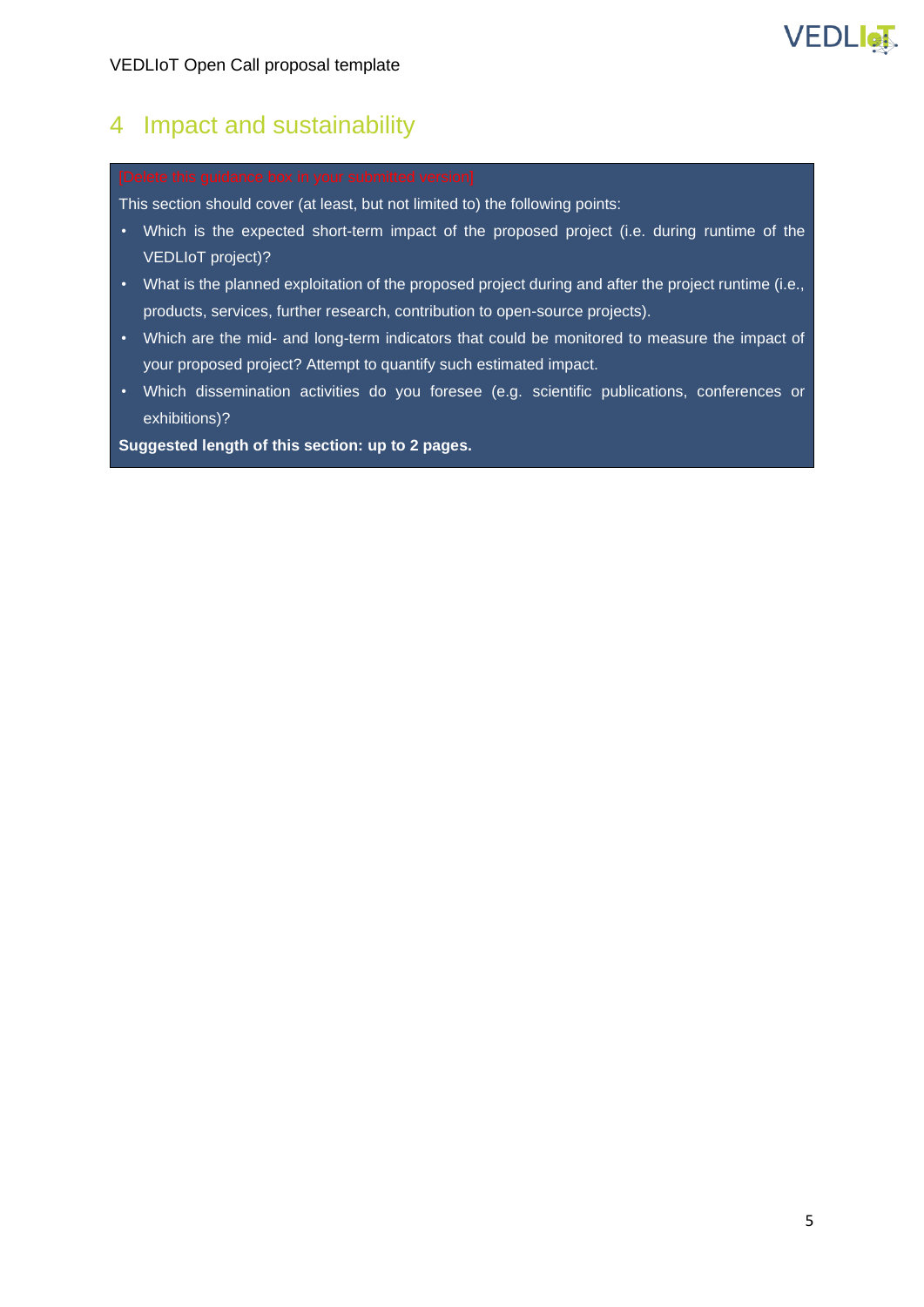# VEDLIGT

### 5 Implementation

This section should cover (at least, but not limited to) the following points:

- Gantt of the project
- Detailed explanation of the work plan (divided into tasks)
- Describe the necessary means to realise the idea (data, equipment, connectivity, access to infrastructure, systems, etc.).
- Describe the intended/required support from VEDLIoT (e.g., hardware, accelerator, toolchains, mentoring).
- Indicate milestones and deliverables. The proposed project should produce at least one deliverable at the end of the project (Final project report). You can add additional Milestones and deliverables as required by the proposed project. If you plan to request an interim payment (i.e. after project half-time), please indicate a payment milestone coupled with a deliverable.

**Suggested length of this section: up to 4 pages.**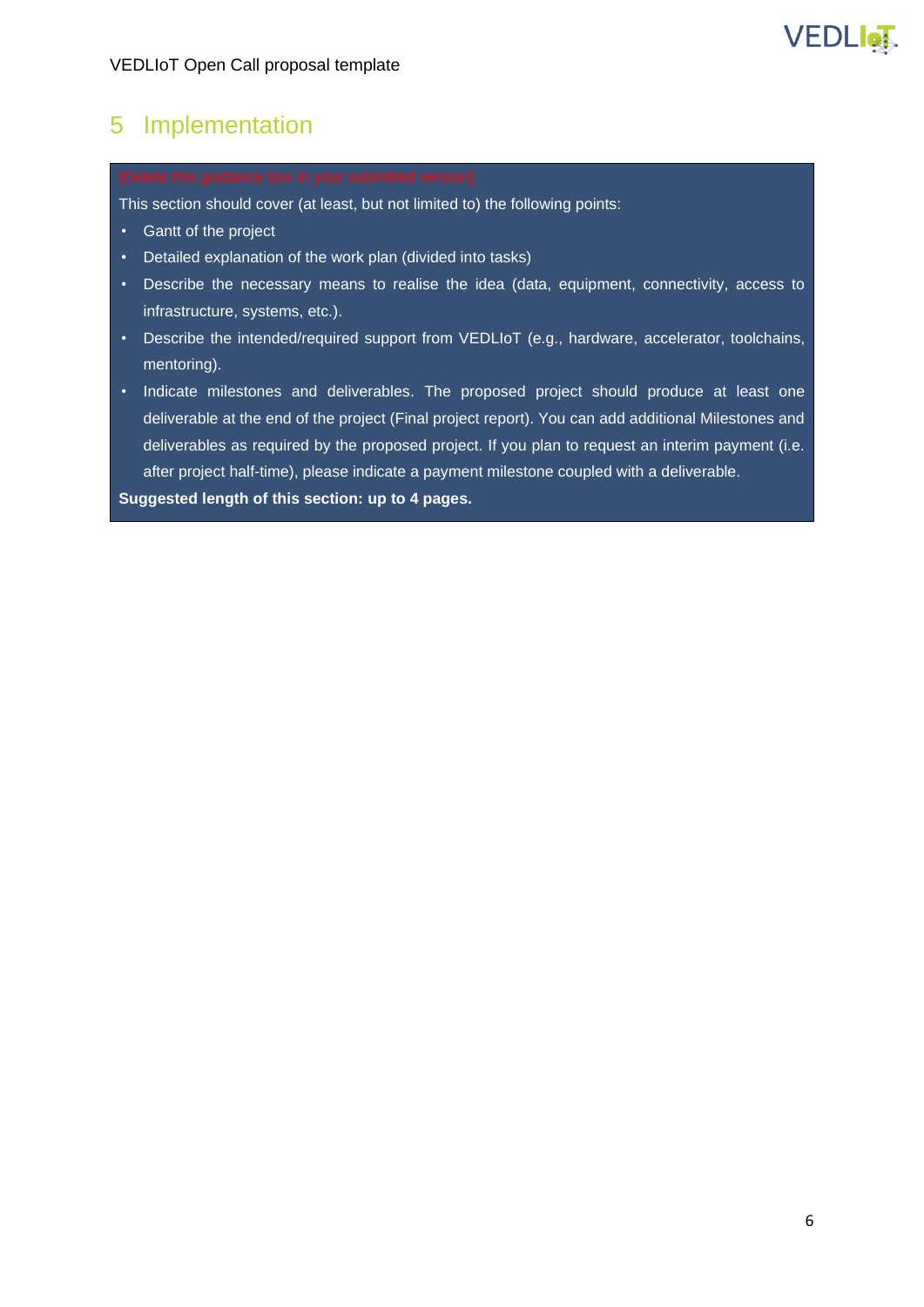

### 6 Team

This section should cover (at least, but not limited to) the following points:

- List the relevant members of your team, their relevant skills and experience.
- Indicate the structure of the team and the roles and responsibilities that each member will be taking.
- Experience of the organisations (relevant previous projects, services, contracts, etc.).

**Suggested length of this section: up to 2 pages.**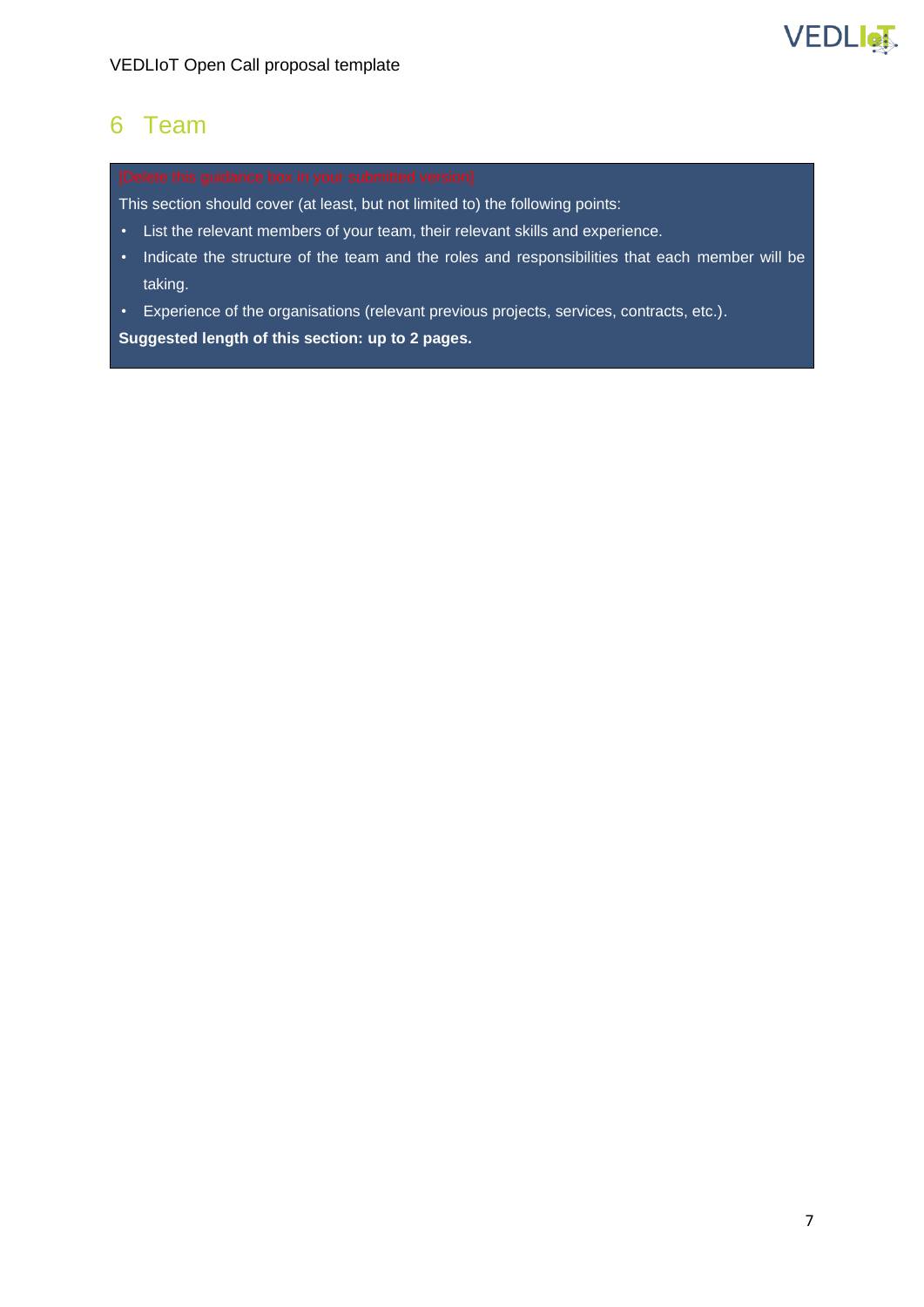

### 7 Other relevant aspects

This section should cover (at least, but not limited to) the following points:

- Mention any existing IPR background.
- In case you apply as multiple partners, briefly mention the planned consortium agreement.
- Which (if any) data do you intend to gather or produce? How much of this will be openly available?
- Do you rely on personal data? If so, how will you store and process this data? All Open Call projects will be expected to comply with the General Data Protection Regulation 2016/679 (GDPR - https://eur-lex.europa.eu/legal-content/EN/TXT/?uri=CELEX%3A32016R0679).

**Suggested length of this section: up to 1 page.**